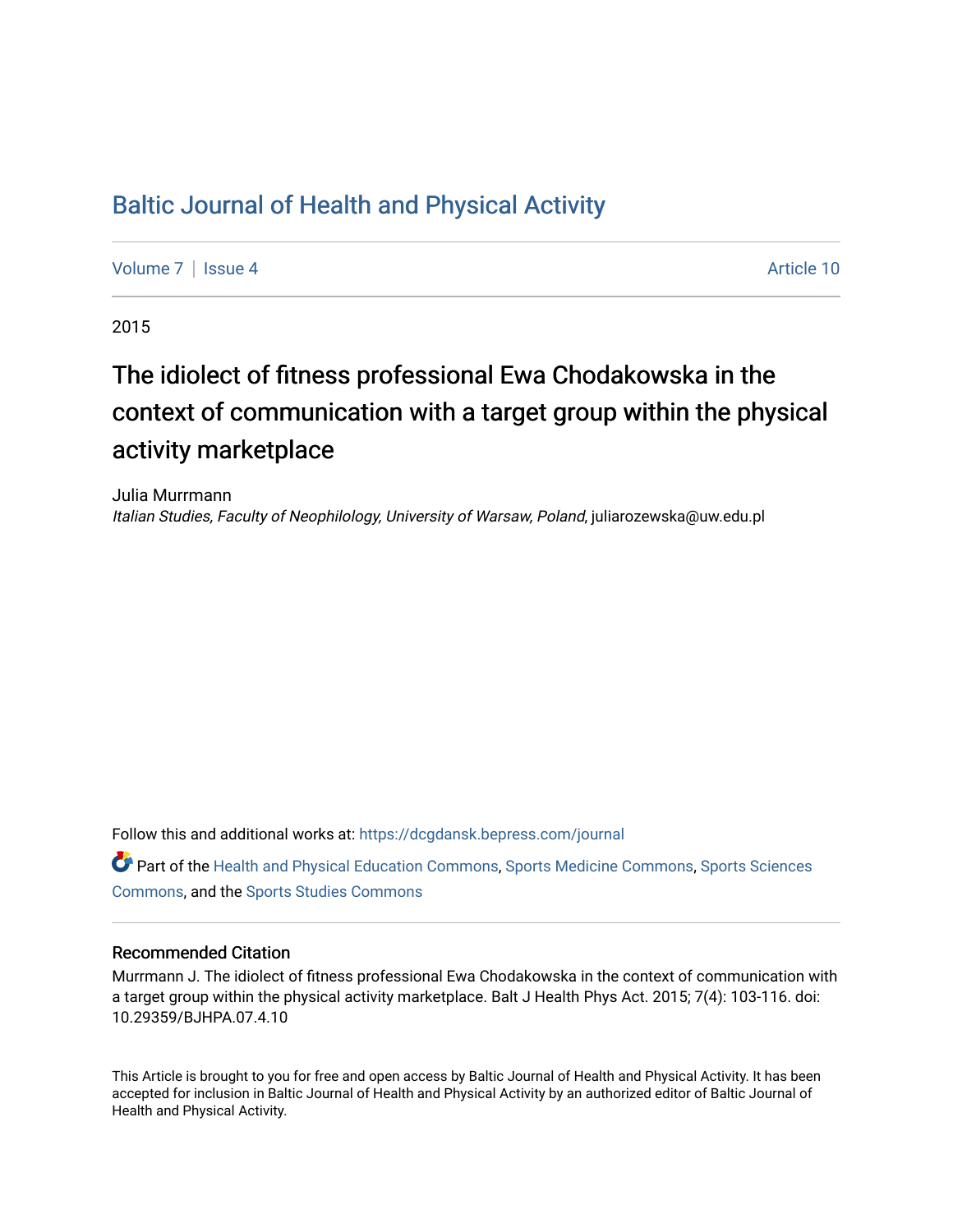**Authors' Contribution:**

**A** Study Design

- **B** Data Collection
- **C** Statistical Analysis **D** Data Interpretation
- **E** Manuscript Preparation
- **F** Literature Search
- **G** Funds Collection

# **The idiolect of fitness professional Ewa Chodakowska in the context of communication with a target group within the physical activity marketplace**

#### **Julia Murrmann**

Italian Studies, Faculty of Neophilology, University of Warsaw, Poland

| abstract                |                                                                                                                                                                                                                                                                                                                                                                                                                                                                                                                                                                                                                                                                                                                                                                                                                                                                                                                                                                                                                     |
|-------------------------|---------------------------------------------------------------------------------------------------------------------------------------------------------------------------------------------------------------------------------------------------------------------------------------------------------------------------------------------------------------------------------------------------------------------------------------------------------------------------------------------------------------------------------------------------------------------------------------------------------------------------------------------------------------------------------------------------------------------------------------------------------------------------------------------------------------------------------------------------------------------------------------------------------------------------------------------------------------------------------------------------------------------|
| <b>Background</b>       | The paper focuses on the communication with a target group within the fitness industry.<br>The purpose was to analyze the idiolect, meaning the distinctive and unique use of langu-<br>age of a Polish fitness trainer, Ewa Chodakowska, and to characterize the role of her spe-<br>cific linguistic choices in the endeavor of encouraging individuals, primarily females, to<br>participate in workouts.                                                                                                                                                                                                                                                                                                                                                                                                                                                                                                                                                                                                        |
| <b>Material/Methods</b> | For the development of categories and an understanding of the relationship between the<br>various concepts, the techniques of a grounded theory were used. The method chosen to<br>investigate Chodakowska's idiolect was the content analysis, in which both written and oral<br>content came under close scrutiny.                                                                                                                                                                                                                                                                                                                                                                                                                                                                                                                                                                                                                                                                                                |
| <b>Results</b>          | Chodakowska's particular style of interacting with fans originates both from a "professio-<br>lect" typical of all fitness instructors and her personal attitude to physical activity. The very<br>unique use of language includes both verbal and non-verbal communication. Chodakow-<br>ska has an informal, direct and personal approach to the followers. By using a 'we'-form<br>and addressing her female fans with funny and warm expressions as my dearests, my<br>sweethearts, babes, she builds a feeling of group solidarity and develops a long-term cu-<br>stomer loyalty. An important part of her idiolect are exaggerated commendations, hyper-<br>bolic expressions of applause, sophisticated maxims and adages, by use of which she tries<br>to activate an intrinsic motivation in her fans. Her methodological explanations during<br>workout are extremely illustrative. Noteworthy are her creative and imagine-producing<br>metaphors, including names of her workouts: Scalpel and Killer. |
| <b>Conclusions</b>      | It can be argued that her distinctive speech, rather than practical competences within<br>fitness workout planning, is Chodakowska's main asset and key to popularity.                                                                                                                                                                                                                                                                                                                                                                                                                                                                                                                                                                                                                                                                                                                                                                                                                                              |
| <b>Key words</b>        | health promotion, idiolect, fitness professional, trainer, social media, Chodakowska                                                                                                                                                                                                                                                                                                                                                                                                                                                                                                                                                                                                                                                                                                                                                                                                                                                                                                                                |

#### **article details**

| <b>Article statistics</b>    | Word count: 6,371; Tables: 1; Figures: 0; References: 46                                                                                                                                                                                                                                                                                                                                                                                                                                                                                                                                                                                                                                                                                                                                             |  |  |
|------------------------------|------------------------------------------------------------------------------------------------------------------------------------------------------------------------------------------------------------------------------------------------------------------------------------------------------------------------------------------------------------------------------------------------------------------------------------------------------------------------------------------------------------------------------------------------------------------------------------------------------------------------------------------------------------------------------------------------------------------------------------------------------------------------------------------------------|--|--|
|                              | Received: March 2015; Accepted: October 2015; Published: December 2015                                                                                                                                                                                                                                                                                                                                                                                                                                                                                                                                                                                                                                                                                                                               |  |  |
| <b>Full-text PDF:</b>        | http://www.balticsportscience.com                                                                                                                                                                                                                                                                                                                                                                                                                                                                                                                                                                                                                                                                                                                                                                    |  |  |
| Copyright                    | © Gdansk University of Physical Education and Sport, Poland                                                                                                                                                                                                                                                                                                                                                                                                                                                                                                                                                                                                                                                                                                                                          |  |  |
| Indexation:                  | AGRO, Celdes, CNKI Scholar (China National Knowledge Infrastructure), CNPIEC, De Gruyter - IBR (International<br>Bibliography of Reviews of Scholarly Literature in the Humanities and Social Sciences), De Gruyter - IBZ<br>(International Bibliography of Periodical Literature in the Humanities and Social Sciences), DOAJ, EBSCO - Central<br>& Eastern European Academic Source, EBSCO - SPORTDiscus, EBSCO Discovery Service, Google Scholar, Index<br>Copernicus, J-Gate, Naviga (Softweco, Primo Central (ExLibris), ProQuest - Family Health, ProQuest - Health &<br>Medical Complete, ProQuest - Illustrata: Health Sciences, ProQuest - Nursing & Allied Health Source, Summon<br>(Serials Solutions/ProQuest, TDOne (TDNet), Ulrich's Periodicals Directory/ulrichsweb, WorldCat (OCLC) |  |  |
| <b>Funding:</b>              | This research received no specific grant from any funding agency in the public, commercial, or not-for-profit<br>sectors.                                                                                                                                                                                                                                                                                                                                                                                                                                                                                                                                                                                                                                                                            |  |  |
| <b>Conflict of interest:</b> | Authors have declared that no competing interest exists.                                                                                                                                                                                                                                                                                                                                                                                                                                                                                                                                                                                                                                                                                                                                             |  |  |
| <b>Corresponding author:</b> | Dr Julia Murrmann, University of Warsaw, Chair of Italian Studies, Oboźna 8, Warsaw 00-332, Poland;<br>phone numer: +22 55 21 300; e-mail: juliarozewska@uw.edu.pl                                                                                                                                                                                                                                                                                                                                                                                                                                                                                                                                                                                                                                   |  |  |
| <b>Open Access License:</b>  | This is an open access article distributed under the terms of the Creative Commons Attribution-Non-commercial<br>4.0 International (http://creativecommons.org/licenses/by-nc/4.0/), which permits use, distribution, and<br>reproduction in any medium, provided the original work is properly cited, the use is non-commercial and is<br>otherwise in compliance with the license.                                                                                                                                                                                                                                                                                                                                                                                                                 |  |  |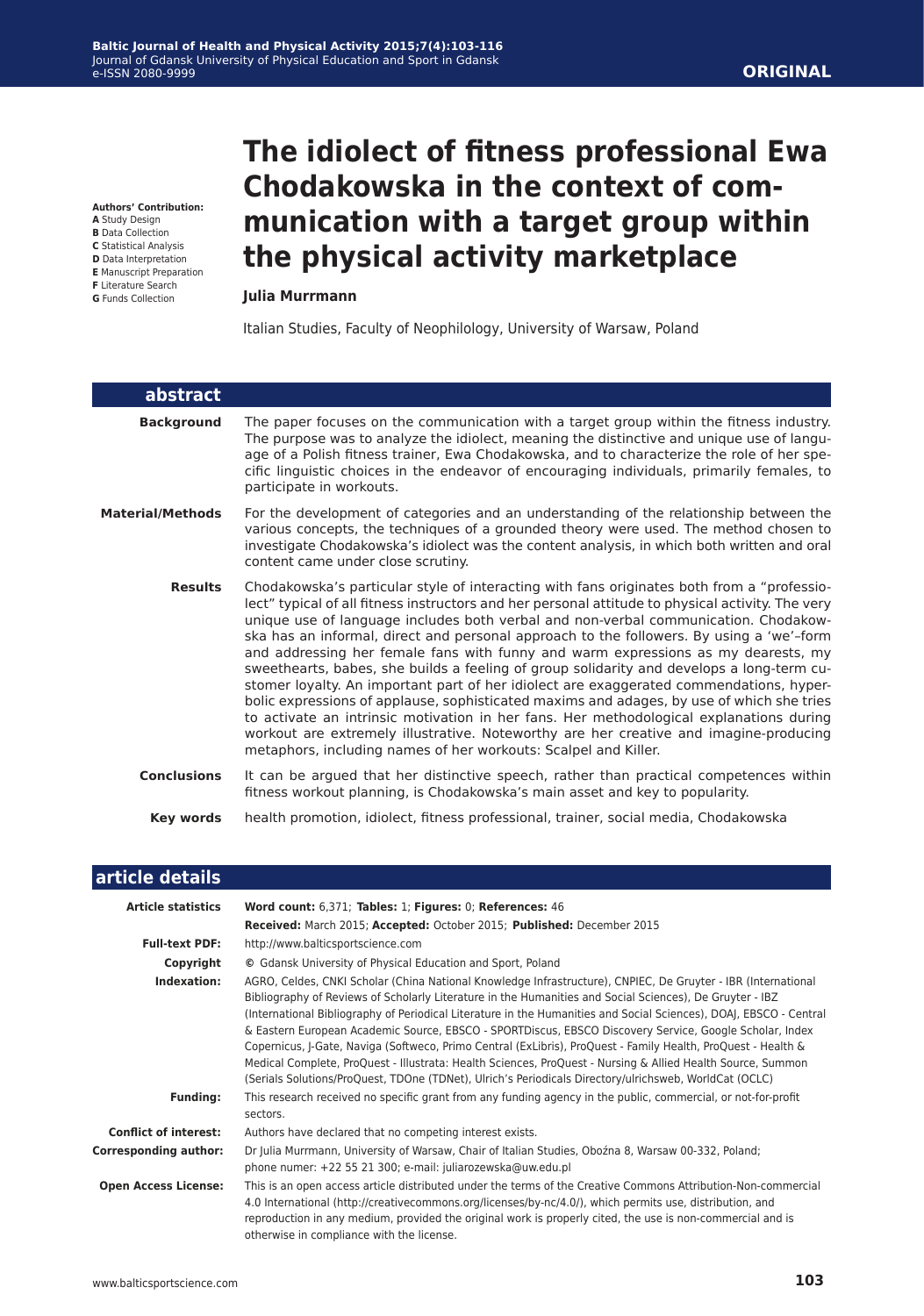## **introduction**

The dream, and – to a certain extent – also the necessity, to be in shape (healthy, fit, attractive) is omnipresent in the postmodern societies dedicating a special attention to health–oriented pastimes, bodily pleasures and corporeal consumption, as observed by sociologist Bauman [1]. Therefore, many fitness professionals decide to support the fraught and often challenging quest for the perfect body and enter not only the role of a 'simple coach', but also of a 'motivational personal trainer', an 'energizer', a 'caring weight watcher', a 'charismatic leader', a 'life organizer', or a 'custodian of physical exercise', in Giulianotti's terms [2, p. 13]. The variety of denominations in this context is truly overwhelming. One of such fitness professionals, a rather controversial one, is Ewa Chodakowska, whose specific idiolect will be the object of scrutiny and study in the present paper.

As almost every celebrity, she has both supporters and opponents, in other words – expressed in the postmodern language of media communication – she gets both likes and hates on her Facebook profile. Chodakowska's target nickname is The trainer of all Polish women (Trenerka wszystkich Polek), meaning the one who can activate different female groups, independently of their age and other socio-demographic features, to participate in a common workout. Of course, the phenomenon of guided joint training is not unprecedented, and she is obviously not alone in the marketplace: international stars like Jane Fonda and Mel B, an ex-Spice Girls-member, are distributing their workouts programs worldwide, including Europe and Poland. Interestingly, in the Polish market alone, there is a huge competition for Chodakowska, namely Anna Lewandowska (Stachurska), an active, successful top sportsperson, present in the public eye mostly thanks to her husband, a famous football player, and known for her platform Healthy plan by Ann (originally in English; www.hpba. pl; retrieved 05.05.2014). Somehow, despite a less potential background and missing experience in competitive sport, Chodakowska remains the 'number one' in Poland and her presence is very visible. It is interesting and necessary for further considerations to trace briefly Chodakowska's carrier path.

Chodakowska was born in 1982 in the region of Polish Bieszczady Mountains. She started to study International Relations and then Photography, but she did not graduate feeling that this was not her destiny and appropriate carrier path. She first emigrated to Great Britain, but then moved to Greece. It was in Athens that she found her passion and vocation: she graduated from a renown Academy of Pilates. After coming back to Poland in 2012 she started cooperation with a lifestyle magazine Shape and her professional carrier took off. The first workout entitled Scalpel was a best-seller within a short period. Next workouts, Killer (for an intermediate level) and Turbo Burning (Turbo Spalanie, for an advanced level) followed shortly thereafter. In line with universal trends in the fitness industry, Chodakowska created a profile on Facebook and an official website. According to recent estimates (2014), her profile has over a million fans, with an increasing trend. Beside active cooperation with Shape magazine, another endeavor was to establish, together with her Greek husband Lefteris Kavoukis, a fitness club Be active, unsurprisingly named in English. It is worth noting that her handbooks with healthy life style recommendations Change your life with Ewa Chodakowska (Zmień swoje życie z Ewą Chodakowską [3]), A year with Ewa Chodakowska. Your fitness diary (Rok z Ewą Chodakowską. Twój dziennik fitness [4]) and Reci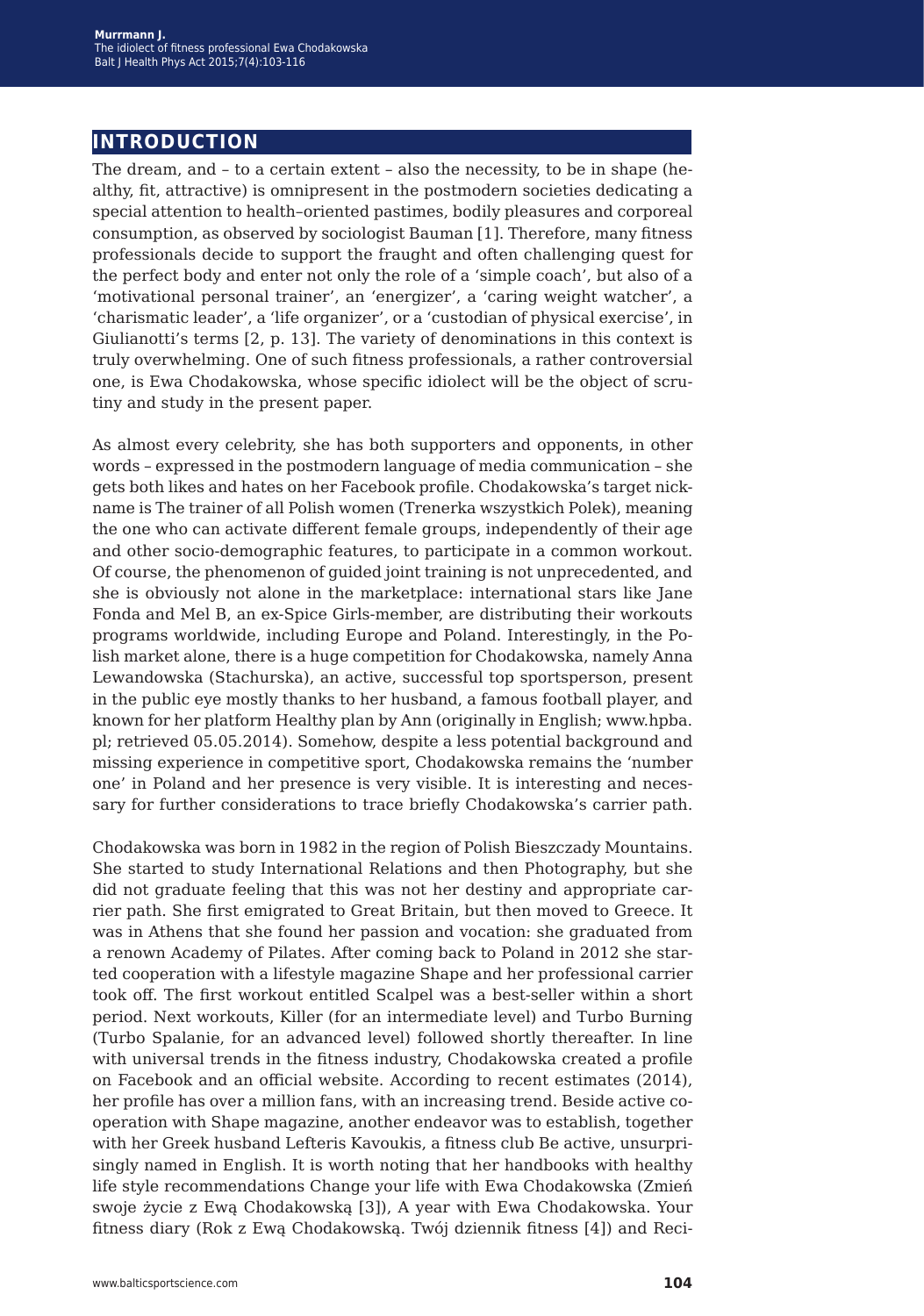pe for success by Ewa Chodakowska (Przepis na sukces Ewy Chodakowskiej [5]) were all bestsellers (www.empik.com; retrieved 05.05.2014), which does do her credit among Polish society. Chodakowska is also associated with the idea of massive joint trainings with an immense media support organized in outstanding locations, as in June 2014 in the Legia football stadium in Warsaw with an ambition to set an official Guinness world record in number of participants equal to almost 5 thousand fitness fans (www.warszawa-nasze miasto.pl; retrieved 04.05.2014).

 Many handbooks, manuals and atlases dedicated to fitness professionals dealing with biomechanical concepts related to human movement, with the principles of exercise physiognomy and with the theory of sport training have been already written [6, 7, 8, 9], not to mention the latest contribution of K. H. Cooper [10], recognized as a 'father of aerobics', author of severally revised and reissued groundbreaking books. However, there is still need to investigate the purely humanistic factor and the motivational aspects of participation in recreation, keeping in mind that the social circumstances are changing. That is why, as background to the present study regarding the linguistic aspects of communication with a target group within the physical activity marketplace, it is not out of place to present a short introduction into the evolution of the process of communication with a target group within the fitness sector, concise characteristics of the communication per se between a trainer and a trainee, and, finally, a brief review of linguistic features of the professional jargon used by instructors in the fitness industry.

#### **evolution of the process of communication with a target group within the fitness sector**

The massive interest in aerobics started in the late 1960s, thanks to pioneers such as Kenneth H. Cooper, Jackie Sorenson and Judi Sheppard Missett, just to name a few, but it was not, in fact, until the eighties that this physical activity form became truly independent from the dance and started to be offered in the fast spreading, well-prepared fitness studios and training gyms. "Aerobics became a national trend in the 1980s with the growth of the fitness video market, which actress Jane Fonda popularized with her first tape in 1982" [11, p. 6]. Her first, out of 23, set of exercises entitled Jane Fonda's Workout was sold in 17 million copies. Fonda built up quite a following in the 1980s and 1990s with her workout videos. The trend to be fit, fueled by powerful commercial agents, has been present ever since. As a matter of fact, marketing and the fitness industry have belonged together since the early nineties. As the fashion and expectations, especially among physically fit individuals, change, aerobics had to begin to diversify into a plethora of specialized forms tailored to different exercise regiments [11, pp. 6-7]. Consequently, innovations are being continuously introduced to the marketplace, for instance step, Zumba, stiletto strength, pole dance and, lately, tabata training, all briefly hogging the limelight. Significant changes also regard communication with a client: the traditional face–to–face relations, which for many years were considered crucial in the fitness sector, are far from enough nowadays. Indeed, in the era of technology and social media, a website, blog, social community and fan pages are indispensable to be commercially successful. Recently, over 70–year–old Jane Fonda, a key person in this industry as already mentioned, has reinvented herself going online: her idea was to combine her 'eternal' commitment to getting people, now seniors under special consideration, in shape with her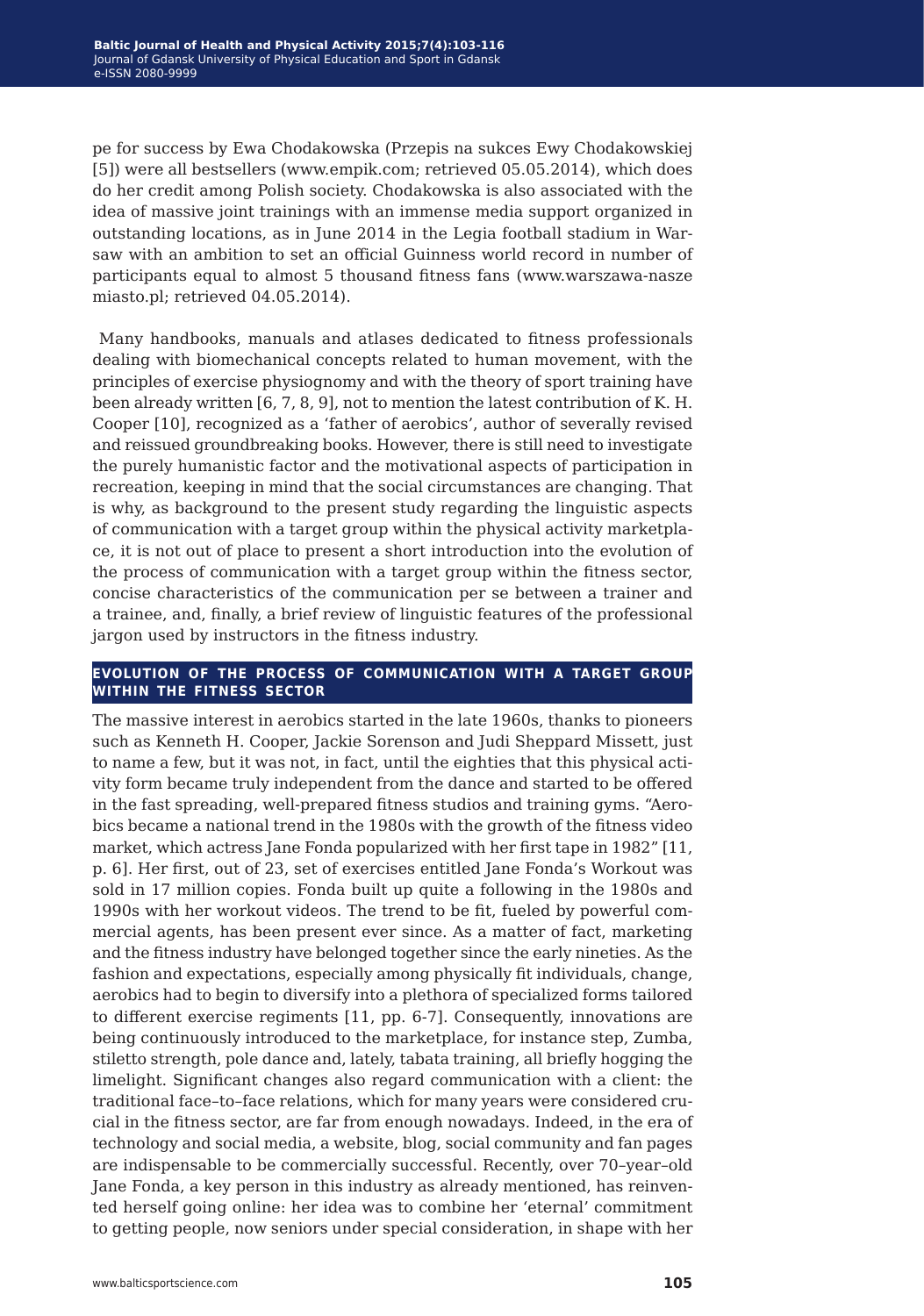newfound love of blogging and administrating an official website (www.janefonda.com; retrieved 04.04.2014) as an outlet for workout enthusiasts. This is to be seen as an obvious response to a changing attitude to physical activity in these days: despite growing consciousness of the importance of physical activity coupled with a well-balanced nutrition in the maintenance of health and quality of life, an individual work-out scheme and dietary restraints can be sometimes overwhelming and 'dull' in individual's feelings. Sharing the efforts via Facebook or Twitter helps keeping the interest and perspective of staying, indeed, in good shape. That is why all kinds of digital projects and applications geared towards women interested in a healthy lifestyle are particularly welcome and desired in the marketplace: the character of the transmission of the message must march with the times and the message itself should be constantly updated and aligned with their thinking.

#### **the peculiarity of communication between a trainer and a trainee**

When speaking of communication in the fitness and entertainment marketplace, we should recall the findings of the studies about communication in general. This knowledge can be very helpful while trying to outline the peculiar character of communication between a target group and fitness professionals, including Chodakowska.

Communication between a fitness instructor and a client it located somewhere in the middle between the relations of salesman–client, teacher–disciple, and doctor–patient. Much has been written about contacts with a costumer in the world of commerce within relationship marketing [12, 13, 14, 15]. A lot of attention has been dedicated to the pedagogical aspects of teaching and its effects on students, including education in specific subjects such as PE [16] in reformed schools [17] and the approach towards specific groups of learners, such as adults within andragogy [18] and physically handicapped or mentally disabled students within special/ special needs/inclusive/ inclusionary/ integrated education, as many names in this field coexist [19]. Equally, we know much about the physician–patient interactions in the medical sphere, which is covered by sociology of medicine [20, p. 405]. However, the trainer–trainee relationship, due to its at least triple status, is more difficult to analyze. Beside other problems, effective communication, with both athletic and out-of-shape individuals used to sedentary behaviors and passive leisure, is crucial for the safety of training. Non-athletic people are deemed to be very demanding clients from the marketing point of view, from pedagogical perspective and, in medical terms, they require a particular care, just as patients with potential cardiovascular illnesses.

The knowledge about the traditional leadership communication styles, among which on the one hand: authoritarian, democratic, laissez-faire, and, on the other hand: task-oriented and interpersonal leadership communication [21, pp. 39-55] to some extent can facilitate the understanding of the trainer–trainee relationship. However, Chodakowska's leadership style cannot be easily categorized into the above mentioned types. Useful, yet not providing exhaustive explanations, are descriptions of the teaching styles in physical education [22, 23, 24, 25], widely theorized and discussed in the literature. Once again, none of them is fully pertinent to that used by Chodakowska within secondary PE teaching. In fact, she goes much further than just instructing, and she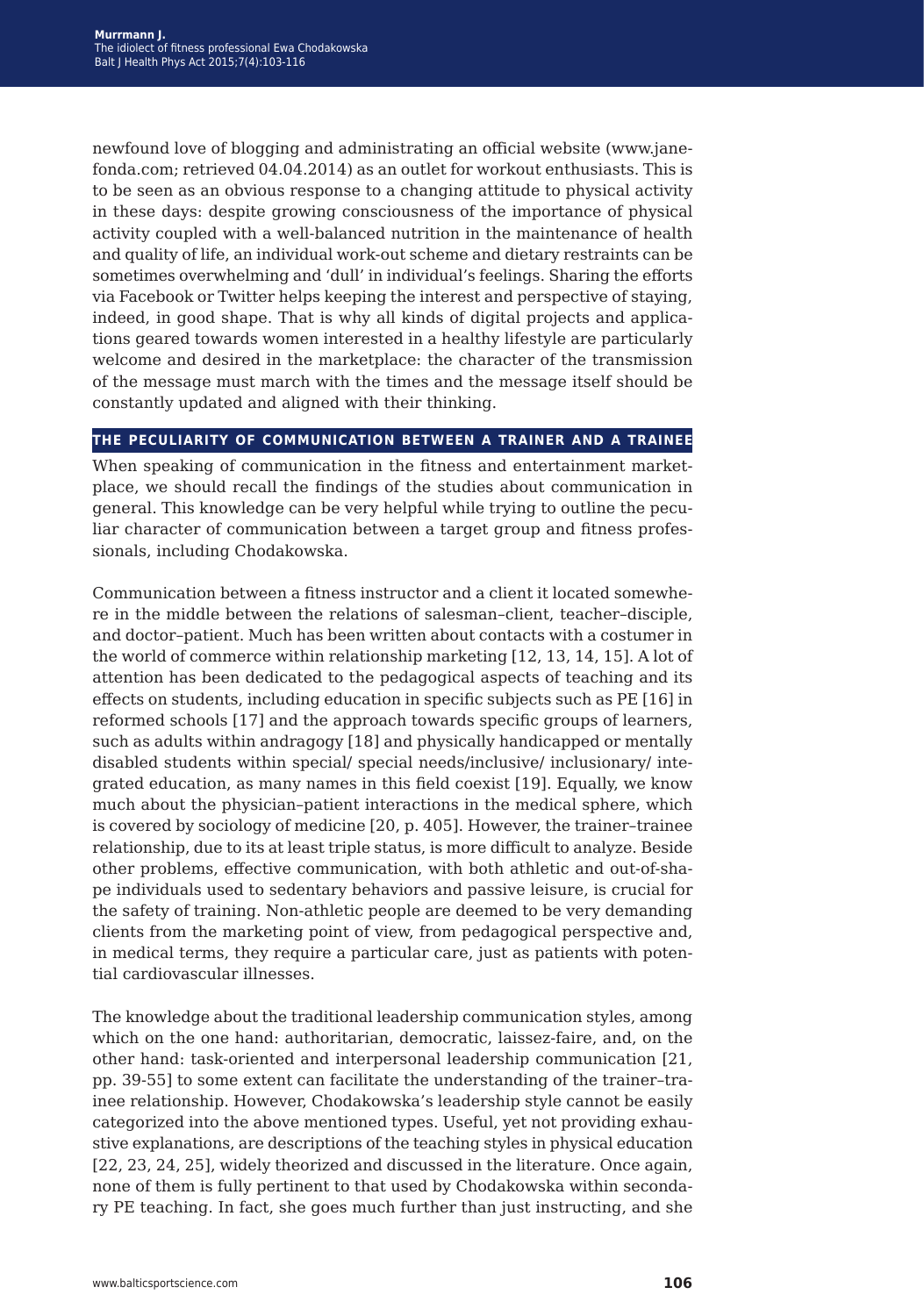mostly targets the adult audience. Furthermore, if we think about communication between a sender and an addressee, we can generally distinguish two kinds of content: the 'necessary' and 'additional content'. In the context of PE there will be the technical briefing and the animation sphere. The first element regards the safety, the efficiency of the training and the esthetics of movements. Instructional cues may be expressed verbally (vocally) and/or visually (kinesthetically), and the overall effectiveness of cuing heavily depends on how the physical educator uses and combines these instructional cues [26, 27]. Additionally, in the knowledge-based society several changes are being introduced to workouts: information is crucial. The more research is carried out in the field of cardiovascular activity, the more 'medicalized' the training gets. Therefore, the 'necessary' gains momentum. The latter, animation sphere, is connected with encouraging, motivating, and creating a movement-friendly ambience and building a group solidarity. Thanks to different tactics and gimmicks, a physical educator can powerfully combine the two spheres and deplete more stimuli to the followers: a creative cue is, for example, more likely remembered than an uncreative cue. Several methods to make the cuing and animating more attractive can be used: acronyms, alliterations, word pictures, rhymes, similes (comparisons to more illustrative concepts), or slogans, as for example: "Take the 't' off of can't and you can" [28].

Finally, it must be remembered that, if face-to-face, the verbal message transmission is always accompanied by non-verbal communication and this feature is particularly pertinent in the context of PE. Important elements that convey information in the absence of speech are especially: smile or other facial expressions, eye contact, bodily posture and body talk. Indeed, facial gestures and hand signals can often give messages to another person without a word being said [29, p. 453]. It is worth mentioning that, according to experts in human relations and body language analyzing the communication channels, the total impact of a message is about 7% verbally by words only, 38% non- -verbally by tone of voice, inflection and intonation and 55% non-verbally by body language [30, 31, 32].

#### **linguistic features of jargon in the fitness industry**

Every social group speaks a language variety made up of a combination of features slightly different from those characteristic of any other speaker of the language. Especially people who work at a particular trade or occupation develop a special set of vocabulary (technical terminology) and form a kind of jargon, in-group variety or professiolect [33, p. 33]. This is also pertinent to the world of fitness professionals.

Considering the fact that the very cradle of fitness and aerobics are the United States, the language of fitness sector was first developed by American experts who invented the basic terminology which was then widespread to other countries, including Poland. This explains why national jargons, among which also Polish, are permeated with English terms and expressions. Names of different types of trainings and exercises, imported from abroad, are often expressed in English and rarely translated into other languages: aeroboxing, kick-boxing, aqua-aerobics, stretching, cardio&muscle, cellu-stop, cooling, cycling, spinning, fat burning, funk, showdance, Pilates, Zumba toning. Typical are also acronyms and abbreviations: ABS (abdominal body system), BS (body sculpting), HIIT (High Intensity Interval Training), HILO (high–impact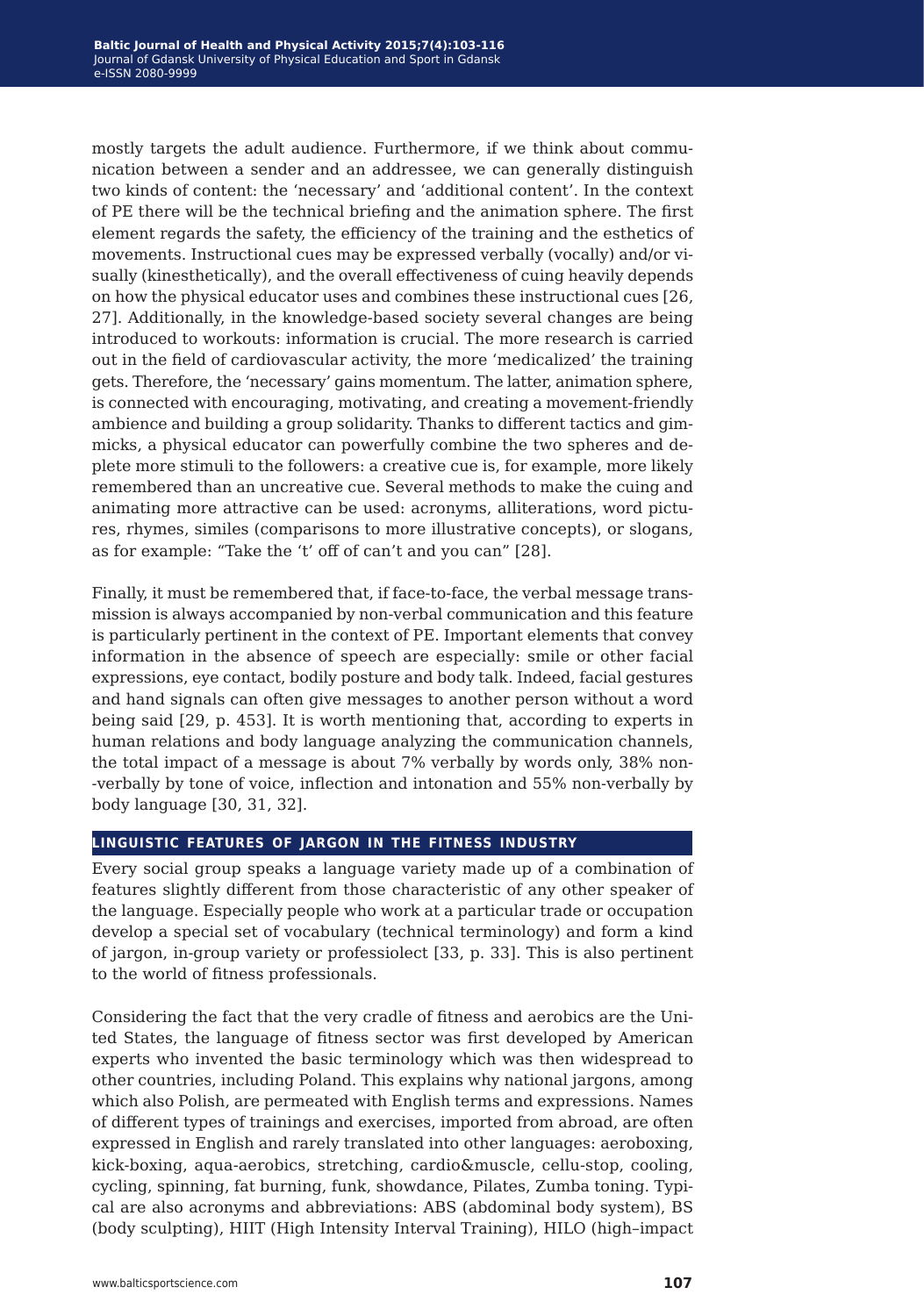and low–impact combination of exercises), TBC (Total Body Conditioning). Many names of devices, instruments and fitness equipment were, by analogy, also imported to Poland and other countries with their relative foreign names: core board, fit ball, magic bar, step [11, pp. 546-558]. Single names of different fitness combinations and steps, constituting the professional speech of fitness trainers are predominantly English, too: basic step, knee up, grape vine, kick, tap, over, free way, V–step, chasse, mambo chasse. The innovations reaching Poland shortly after debuting in the western world, as Zumba gold, stiletto strength, pole dance, crossfit, tabata seem to have preserved their names in order to sound more appealing to a prospective target group.

Characteristic traits of language of fitness instructors are:

- short verb-based commands: bend your knee, stretch your arm, lift your thigh, etc.;
- frequent counting down, normally in a reversed order: five, four, three... and once again;
- regular commendations increasing the feeling of enjoyable participations among the individuals: Good. Well done;
- frequent use of English expressions, some of which, however, do have equivalents in a national language, i.e. foot flex, freestyle;
- frequent repeating of the very same command (the principle of redundancy);
- short messaging;
- fictitious stimulation to the feedback: How are you? Everything ok?

The very last feature is in fact an example of a phatic function in Jakobson's [34] terms. The stimulations to the feedback, expressed in form of utterances or questions for the sake of interaction, only serve to maintain contact between the sender and receivers, because the transmission of information remains unidirectional.

## **material and methods**

The present paper aims at increasing the understanding of the variety of interventions (among which alternative and creative language solutions) available to fitness professionals which may help to better comprehend the growing fitness industry from both the management and the participant perspective. The focus of the paper goes to the ways of communication with a target group within the physical activity marketplace in the present postmodern times. The objective of the study was to analyze the idiolect of a Polish fitness trainer, Ewa Chodakowska, and to outline the impact of her specific linguistic choices and other distinctive features that characterize her language of communication with a target group on her success within the fitness industry in terms of completing her mission of encouraging individuals, mostly females, to participate in her workouts. In sociolinguistics, "the concept of idiolect refers to a very specific phenomenon – the speech variety, or linguistic system, used by a particular individual" [35, p. 175]. Thus, an idiolect is an individual's distinctive use of language, including speech and writing habits peculiar to the person. This particular usage encompasses the vocabulary appropriate to one's various interests and activities, pronunciation reflective of the region of origin, grammar and variable styles of speaking which shift subtly depending on the circumstances of communication and on whom a person is addressing.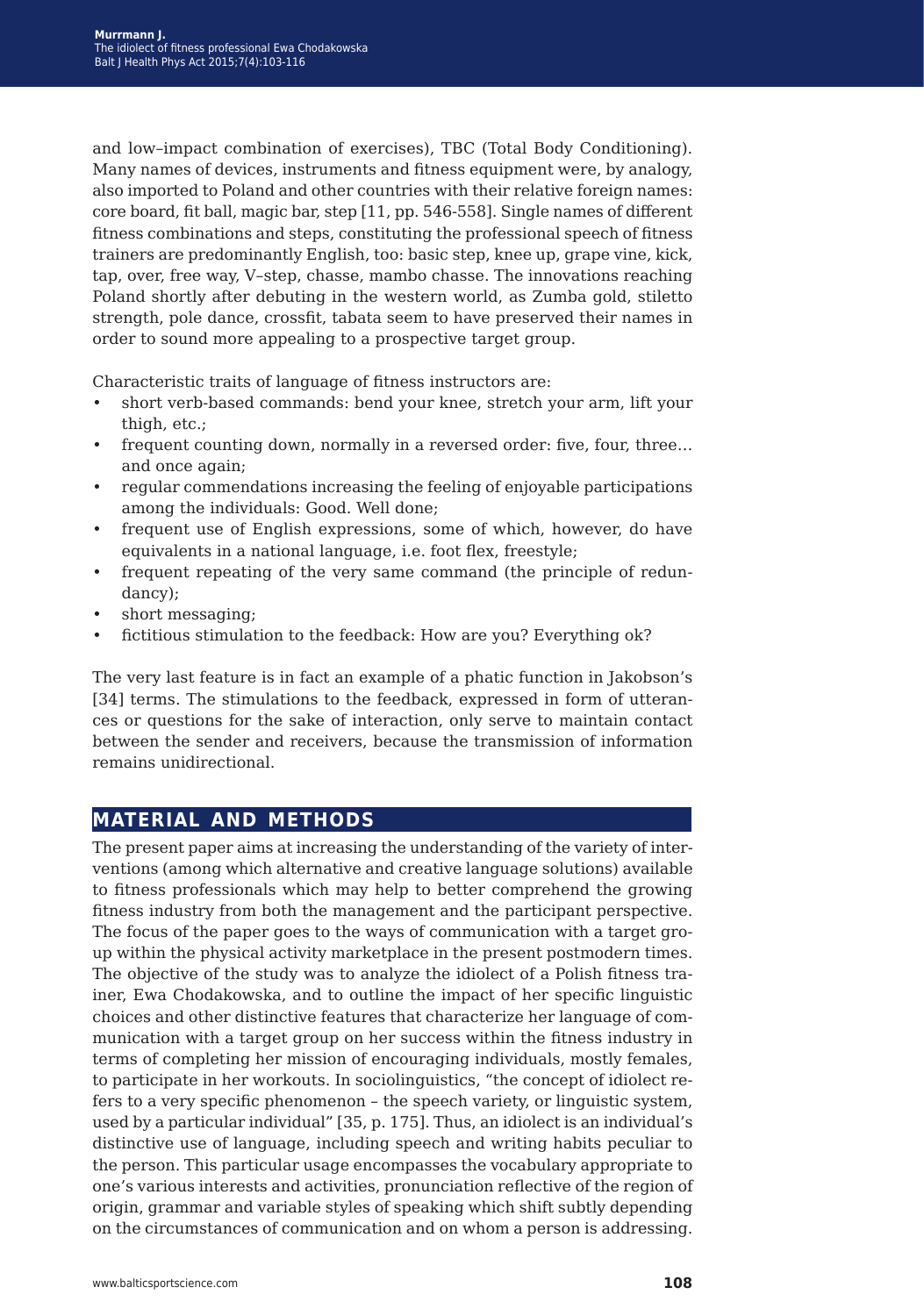In other words, idiolect reflects a certain attitude to the social reality of a single speaker. Indeed, the Greek prefix idio stands for personal or private. The particular way the person talks is considered as a linguistic pattern unique among speakers of his or her language [36].

The procedure selected and applied for the development of categories and an understanding of the relationship between the various categories and concepts falls within the grounded theory [37], i.e. a general qualitative research method which guides the researcher on matters of data collection (mainly qualitative data of any type, e.g. video, images, text, observations, spoken word, etc.) and details strict procedures for further data analysis. The purpose was to build inductively a systematic theory that is 'grounded' in, or based on, the observations that are summarized into conceptual categories, tested directly in the research setting with more observations, gradually reevaluated and refined, and linked to other conceptual categories [38, pp. 348-349]. Therefore, the goal of the research is less to test what is already known (theories already formulated in advance), but to discover the new and develop an empirically grounded theory [39, p. 15]. In contrast to the theory-driven and linear model of research process, the grounded theory approach gives priority to the date and the field under study over theoretical assumptions. This is particularly important in the context of the present study because – to the author's best knowledge – no analysis of an idiolect of any fitness professional has been carried out until now. The model of the process in grounded theory research included: theoretical sampling, theoretical coding as a method of analyzing text (the codes were then transformed into subheadings in Table 1.), and formulating the theory.

The method chosen to investigate Chodakowska's idiolect was the content analysis, a methodology in the social sciences for studying the content of communication, both oral and written messages. Babbie defines it as "the study of recorded human communications, such as books, websites, paintings and laws" [40, p. 331]. By means of content analysis different specific characteristics of all kinds of messages, including an individual's idiolect, can be identified and investigated. Within the physical activity, the following content can come under close scrutiny: "for example, a researcher could categorize observations of a physical education class in terms of the teacher's management style, another set of categories could relate to social interaction among students, another could deal with sex differences in behavior and treatment, and one could be based on verbal and nonverbal instructional behaviors" [41, p. 360].

The corpus chosen for analysis in the present paper comprised both oral instructions and commentaries to trainings led by Chodakowska (Scalpel Workout available at http://ewachodakowska.com.pl/plany-treningowe.html; retrieved 04.06.2014) and written content on her webpage and Facebook profile (from 01.01.2012 until 30.06.2014; over 1000 communications with fans' feedback). The body language of Chodakowska was analyzed by means of videos.

Finally, two important remarks are due at this point. Firstly, by no means does the paper praise Chodakowska for her achievements within theory of training. In fact, many specialists can point out several, actual and asserted, imperfections or even methodological errors in her training programs. Nevertheless, one fact is incontestable: Chodakowska is well known in Poland, just as Jane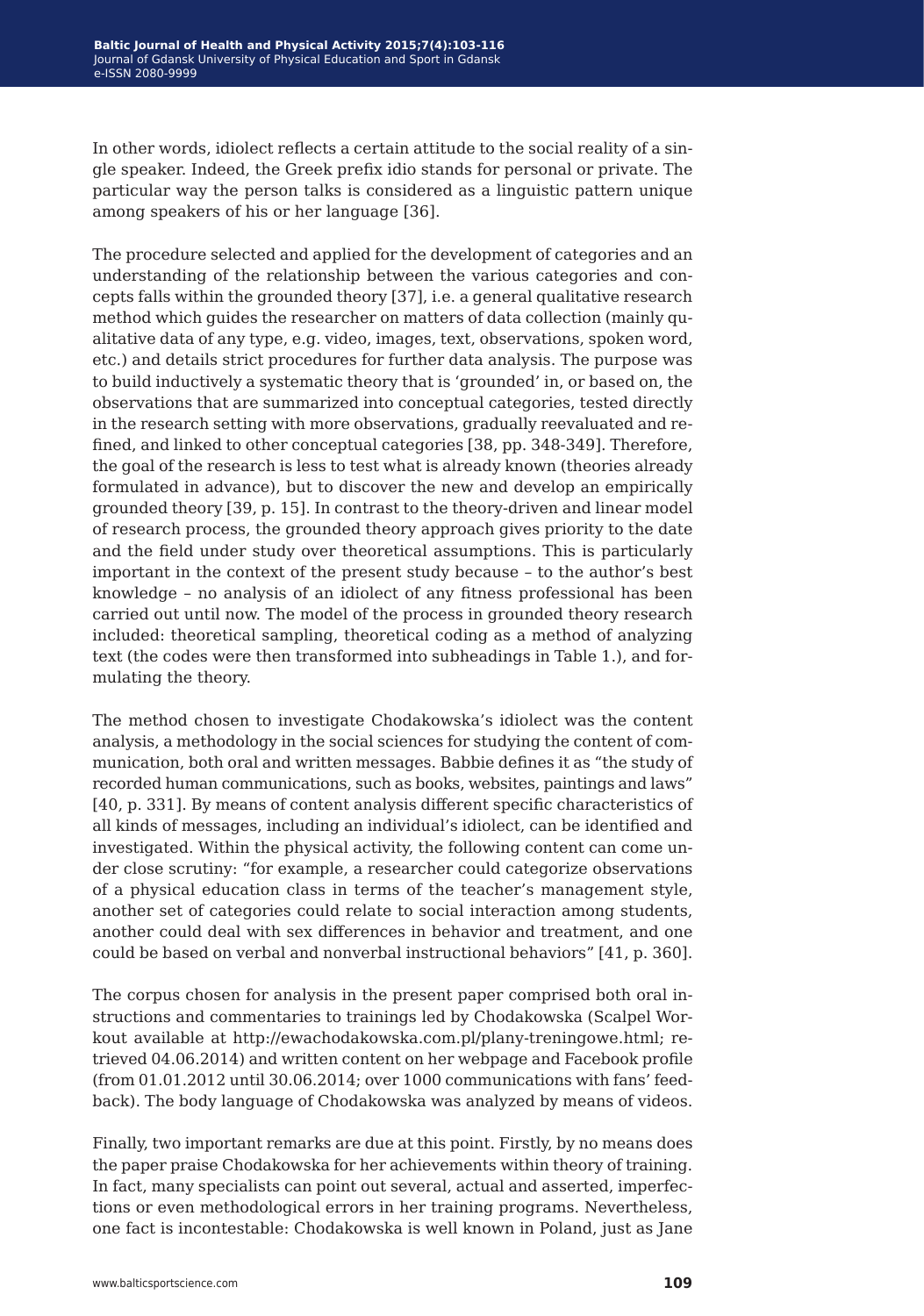Fonda in the United States. Moreover, many Polish women have tried Chodakowska's free workout online at least once and many have stayed with her for good, which procured her a commercially influential nickname: the trainer of all Polish Women (in Polish: trenerka wszystkich Polek). Secondly, it is obvious that Chodakowska is not operating alone (she certainly has a team supporting her marketing strategy and developing her advertising campaign, tailoring it to a target audience), but her central position in the whole endeavor is unquestionable, which makes it justifiable to focus on her role in the first place.

## **results**

Table 1 illustrates, in a concise form, the specific traits of Chodakowska's idiolect, providing relative examples, and their prospective effects on the target group. Additional remarks with due explanations, structured in paragraphs, are presented underneath. As far as Chodakowska's overall attitude to the audience is concerned, her unquestionable asset is an open approach to her prospective and actual fans: she consequently maintains a so-called 'open door' policy – she cares about 'everyone' and everybody can join. Her way of communicating with the clients/patients is – with a specific aim in mind – very informal, direct and personal: she is a well-trusted friend and confidant. Many refer to it as an 'American style', as Chodakowska seems to take liberties with her followers. When addressing her fans, she frequently uses sophisticated forms: my darlings, my dearests, my ladies, my sweethearts (also in a diminutive form, absent in English). She also coined something very characteristic to her idiolect, untranslatable into English: babeczki (a witty, informal, diminutive form of lady, with 'babes' and the closest equivalent). She changes the form of interacting with the fans: next to 'you' (rather singular than plural; Polish 'ty', rarely 'wy') she often uses 'we', which is a measure to build the feeling of group solidarity and source of affiliation. A 'you'–form may, in fact, sometimes give an impression of commanding and imposing one's conditions, as every kind of supervising engages in one-way, unilateral, downward communication, whereas a 'we'–form highlights the essence of a joint training: all the participants are united by their shared interests and – although she must supervise – she does not create a distance between herself and her followers. Moreover, it is also important to state that Chodakowska primarily focuses on a female audience, which is visible, often only in Polish language, in verbal forms and adjectival endings directed to women. These forms, verging on gynocentrism, indeed highlight the special attention that she wants to give women.

As for motivational aspects, Chodakowska's utterances show that she is really involved in her mission. She inspires and encourages many individuals, primarily women as mentioned before, who, under her guidance, win back their positive life energy and feel motivated to fight for their goals.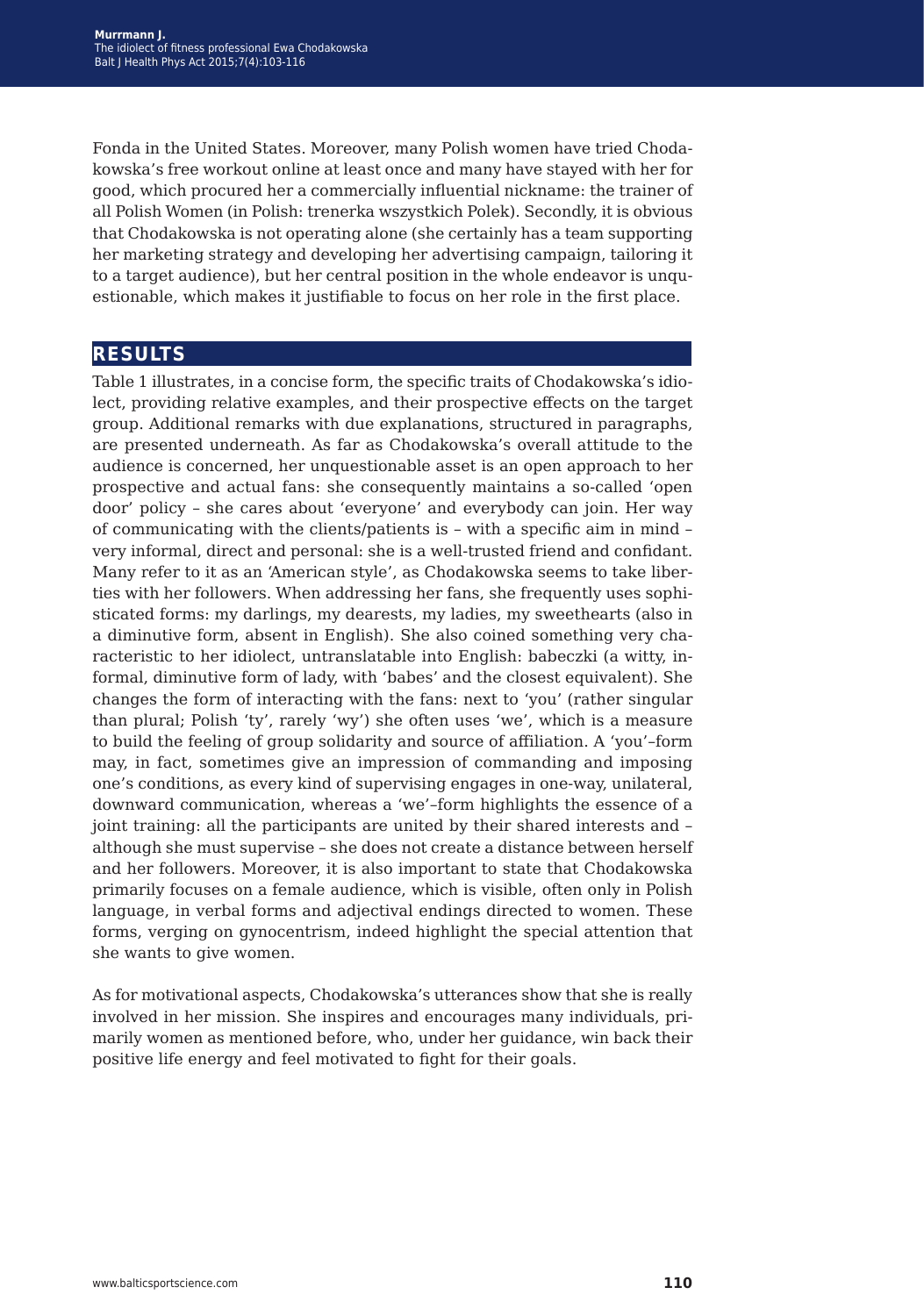Table 1. The peculiarity of Chodakowska's idiolect and her verbal influence on fans in terms of promoting health and enhancing physical activity

| Characteristic traits of<br>Chodakowska's idiolect                                                                                                                                                                         | Example                                                                                                                                                                                                                                                                                                                                                                                                                                                                                                                                                                                                                                                                        | Prospective effects of the use of language                                                                                                                                                                                                                 |  |  |  |
|----------------------------------------------------------------------------------------------------------------------------------------------------------------------------------------------------------------------------|--------------------------------------------------------------------------------------------------------------------------------------------------------------------------------------------------------------------------------------------------------------------------------------------------------------------------------------------------------------------------------------------------------------------------------------------------------------------------------------------------------------------------------------------------------------------------------------------------------------------------------------------------------------------------------|------------------------------------------------------------------------------------------------------------------------------------------------------------------------------------------------------------------------------------------------------------|--|--|--|
|                                                                                                                                                                                                                            | Overall attitude to the followers                                                                                                                                                                                                                                                                                                                                                                                                                                                                                                                                                                                                                                              |                                                                                                                                                                                                                                                            |  |  |  |
| Very personal ways of addressing<br>the audience, intimate utteranc-<br>es, statements with emotional<br>message, private confessions.<br>declarations (even threats) of her<br>engagement and dedication to<br>the matter | my darlings/ my dearest(s)/ my ladies/ my sweet-<br>hearts (serduszka)/ babes<br>I would like you to<br>I want you to feel<br>I hope you are still with me!<br>The training with you became my addiction!<br>Did you do the workout today? I won't give up<br>persecuting you!                                                                                                                                                                                                                                                                                                                                                                                                 | - showing her personal engagement in the success<br>of her followers,<br>- attending to her fans' emotions,<br>- creating an environment of encouragement,<br>- generating active engagement,<br>- inviting to a long-term involvement and commit-<br>ment |  |  |  |
| Use of a plural form ('we'-form)                                                                                                                                                                                           | We will start together, ok?<br>We repeat it once again.<br>Let's have fun! (in Polish: 'we'-form)<br>Together we can more!                                                                                                                                                                                                                                                                                                                                                                                                                                                                                                                                                     | - building a team-spirit,<br>- providing a stimulating ambiance,<br>- inviting to a joint-training                                                                                                                                                         |  |  |  |
| Use of gender discriminatory<br>language verging on the gyno-<br>centrism                                                                                                                                                  | You made it, girl! (Wytrwałaś!).<br>Tired? (Zmęczone?)<br>Who is ready? (Która gotowa?) Hands up!                                                                                                                                                                                                                                                                                                                                                                                                                                                                                                                                                                              | - tailoring the message to a target female audi-<br>ence,<br>- focusing on women                                                                                                                                                                           |  |  |  |
| Motivating and supporting                                                                                                                                                                                                  |                                                                                                                                                                                                                                                                                                                                                                                                                                                                                                                                                                                                                                                                                |                                                                                                                                                                                                                                                            |  |  |  |
| Motivational exclamations, words<br>of encouragement                                                                                                                                                                       | Give me 100%!<br>Don't give up!<br>You can manage!<br>I know you can do it!<br>Don't tell me that you leave me alone!<br>Super girls do not cry! They train.                                                                                                                                                                                                                                                                                                                                                                                                                                                                                                                   | - providing support and comfort<br>- raising the spirit and cheering up,<br>- procuring the sensation of autonomy,<br>- promoting self-confidence among the followers,<br>- setting challenges and objectives                                              |  |  |  |
| Open questions, rhetoric ques-<br>tions, tag questions, sympathetic<br>exclamations, empathic phrases,<br>words of understanding                                                                                           | Are you exhausted? I am.<br>We all feel pain in our buttocks.<br>I know you are tired!<br>How long do we know each other? You can trust<br>me!<br>Now you can have some rest!<br>I owe you a moment of relax, don't I?                                                                                                                                                                                                                                                                                                                                                                                                                                                         | - showing compassion and extreme empathy,<br>- engaging in a dialogue,<br>- diagnosing her followers' needs,<br>- winning her followers' trust,<br>- maintaining a pleasant ambiance,<br>- stimulating feedback                                            |  |  |  |
| Exaggerated and hyperbolic<br>expressions of applause                                                                                                                                                                      | I am very proud of you!<br>My congratulations!<br>Wonderful!/ Pretty!/ Lovely!/Great!/ Super!/ Extra!/<br>Very well! /Bravo!                                                                                                                                                                                                                                                                                                                                                                                                                                                                                                                                                   | - rewarding good work and efforts in a very per-<br>sonal style,<br>- providing frequent positive feedback                                                                                                                                                 |  |  |  |
| Metaphors, creative and im-<br>age-producing terms, word<br>pictures regarding the future<br>(prospective) effects                                                                                                         | Your body of a goddess<br>Your body is the most attractive creation you can<br>wear!<br>Scalpel/ Killer/ Turbo burning                                                                                                                                                                                                                                                                                                                                                                                                                                                                                                                                                         | - proving strategies to foster imagination and<br>creativity,<br>- epitomizing the final effect,<br>- illustrating the power of the workout,<br>- activating positive associations                                                                         |  |  |  |
| Maxims, adages, catch-phrases,<br>'golden thoughts of life', humor,<br>anecdotes, slogans regarding the<br>philosophy of active lifestyle                                                                                  | There is no shortcut There is no trampoline to<br>the happiness and success. One must work hard<br>for it. Frankly, conscientiously, persistently.<br>My sweethearts!!! Complaining doesn't burn cal-<br>ories! Let's train body and mind and forget about<br>complaining.<br>Dear idler! Go tomorrow to the post office, buy<br>yourself a postcard and write on it: Today I begin<br>my fight for happiness!!! Address it to yourself<br>and send it as a registered letter. The day you<br>receive it will be the very Day!<br>There are no magic pills and no magic solutions!<br>Your health and Your body are in your hands!<br>Be stronger than your strongest excuses! | - activating an intrinsic motivation in the clients                                                                                                                                                                                                        |  |  |  |
| Hints regarding the execution of the exercises                                                                                                                                                                             |                                                                                                                                                                                                                                                                                                                                                                                                                                                                                                                                                                                                                                                                                |                                                                                                                                                                                                                                                            |  |  |  |
| Suggestions, comments and<br>personal recommendations                                                                                                                                                                      | Try harder!<br>Try changing position!<br>Try taking a few deep breaths.<br>Observe your<br>Keep an eye on<br>Why don't you ?                                                                                                                                                                                                                                                                                                                                                                                                                                                                                                                                                   | - suggesting areas for improvement,<br>- structuring constructive feedback to support<br>further learning/ participating/ improving,<br>- supplying ideas                                                                                                  |  |  |  |
| Metaphorical comparisons and<br>similes                                                                                                                                                                                    | Do it as if you wanted to touch your spine with<br>your navel.<br>Take the position of Charlie Chaplin.                                                                                                                                                                                                                                                                                                                                                                                                                                                                                                                                                                        | - facilitating learning,<br>- exemplifvina.<br>- clarifying the purpose of the motion,<br>- helping to understand the essence of the exer-<br>cise                                                                                                         |  |  |  |
| Other                                                                                                                                                                                                                      |                                                                                                                                                                                                                                                                                                                                                                                                                                                                                                                                                                                                                                                                                |                                                                                                                                                                                                                                                            |  |  |  |
| English expressions and English-<br>Polish mixed linguistic combina-<br>tions                                                                                                                                              | model look<br>total fitness<br>killer/turbo killer<br>be fit! (badź fit!) Let's feel sexy!<br>No stress!<br>Go on! (Dalej!) Enjoy that feeling!                                                                                                                                                                                                                                                                                                                                                                                                                                                                                                                                | - building a positive image of herself<br>- impressing with fashionable terms                                                                                                                                                                              |  |  |  |

Source: own elaboration of the data from the analyzed corpus.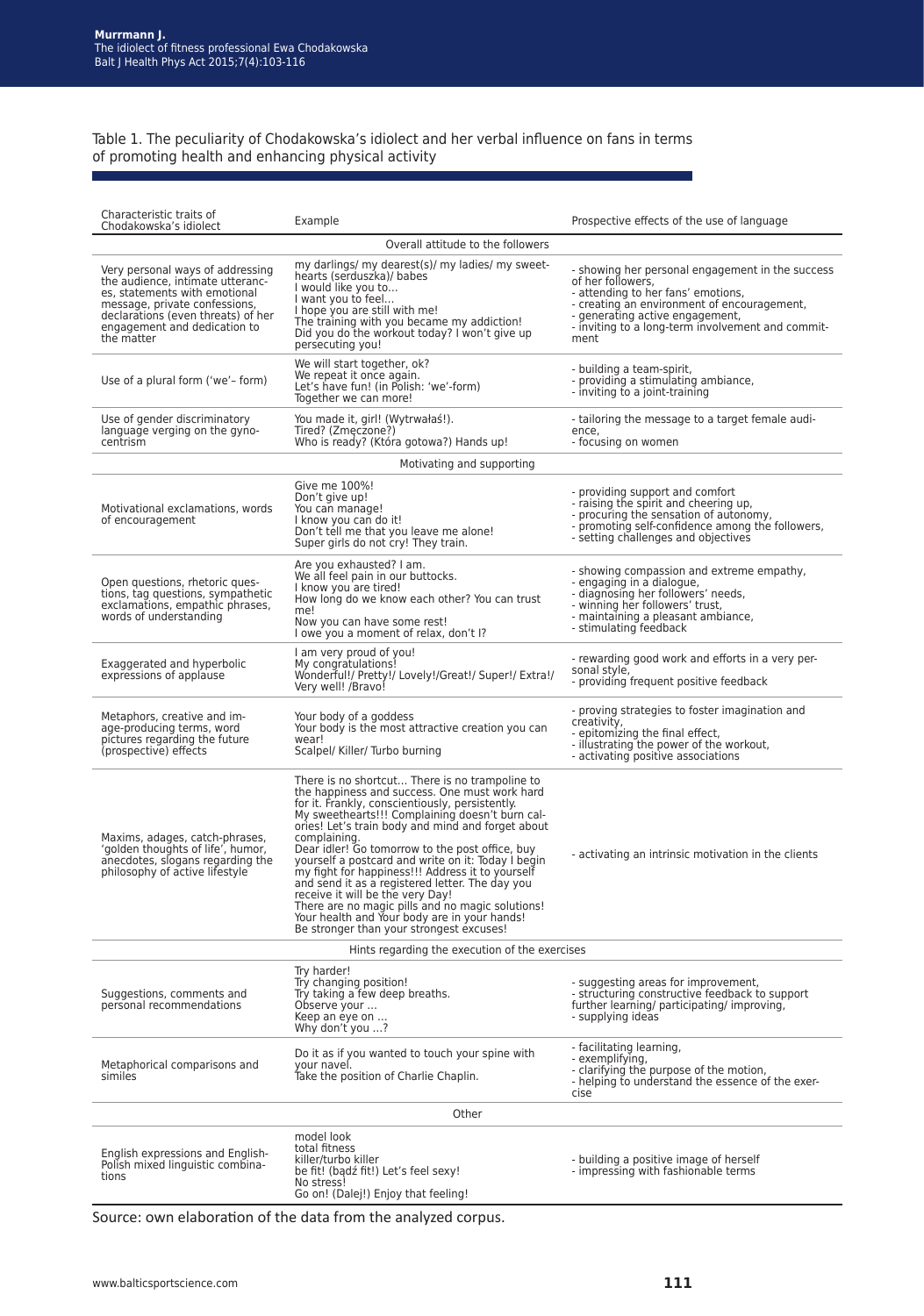Then, she keeps supporting those who started to work out with her, by sharing tips, competitive objectives and overall encouragement. She actively corresponds with her followers responding to every message published in social media. Indeed, some supporters confess to have fallen in love with her (Ewa, I love you; Ewa, I adore you; I cannot live without you; I can't imagine my life without you; Ewa, you have changed my life!). This is because she gives them a feeling, by using particular linguistic choices and literally bombarding them with an endless variety of hints, that she really cares about their success. She also keeps herself busy with finding (linguistic) ways to procure the sensation of personal autonomy, which positively affects her followers' mood. Moreover, she shows an extreme empathy to her fans during a workout, as she is well aware of the fact that a great effort and perseverance are needed in order to complete the set of exercises. She can also make a good use of silence, which is an important interpersonal skill. Exactly in the most difficult moments of the workout she encourages: Hold on! Attention! One more time!, just as if she was actively listening and reacting to the feedback of the exercising group member. She reminds to her followers: Remember, your body can more than your mind thinks it can!, the utterance that should trigger off another load of energy and enable to act with renewed vigor. Cleverly, she found many ways to motivate her fans in the very moments, when they need her comfort. She found her ways to raise the spirit and cheer up (cf. Tab. 1.). If we focus on her frequently repeated commendations: Wonderful!, Pretty!, Great!, Lovely!, Super!, Extra!, Very well! we can notice that these – compared to a standard Good! or Well done! – are an exaggerated and hyperbolic expression of applause and that she tends to overuse them. She is literally bombarding her followers with an endless variety of these blandishments, often classified in sociolinguistics as 'empty adjectives/adverbs'. Additionally, it must be stressed that Chodakowska cannot really see if the fans are executing the exercises correctly, so her enthusiasm is really not justified and goes towards adulation. Truly unconventional are the creative and image-producing terms invented and introduced by Chodakowska to the fitness world: scalpel (name for a workout shaping the body as efficiently as a surgeon's knife), killer (name for a workout for demanding fitness wannabes) and turbo burning (name for a workout dedicated to oversize). The metaphors are innovative, visionary and image-building. Indeed, positive associations are linked to these concepts. Chodakowska is also known for her maxims, adages, slogans, catch-phrases and 'golden thoughts of life', by use of which she tries to activate an intrinsic motivation in her clients. Many of her sayings and anecdotes are humorous, smart and witty. She often highlights personal pleasures and 'fun' sport can provide and stresses the autotelic character of physical activity, having a purpose in and not apart from itself: Training is not only the way to the goal, but also the goal itself. Wake up in yourself the will of victory. Every single day… (cf. Tab. 1).

When focusing on her methodological guidelines during workout, it is noticeable that her language is extremely illustrative and accessible even for a layman having no specialized knowledge of the subject. Nevertheless, she often procures mixed scientific and common-knowledge explanations, by referring to endorphins which improve the personal well-being and to cellulite which will be reduced to minimum within a few workouts, which are examples of obvious simplifications of a more complex problem. She uses a lot of comparisons and similes which should facilitate an easier understanding. She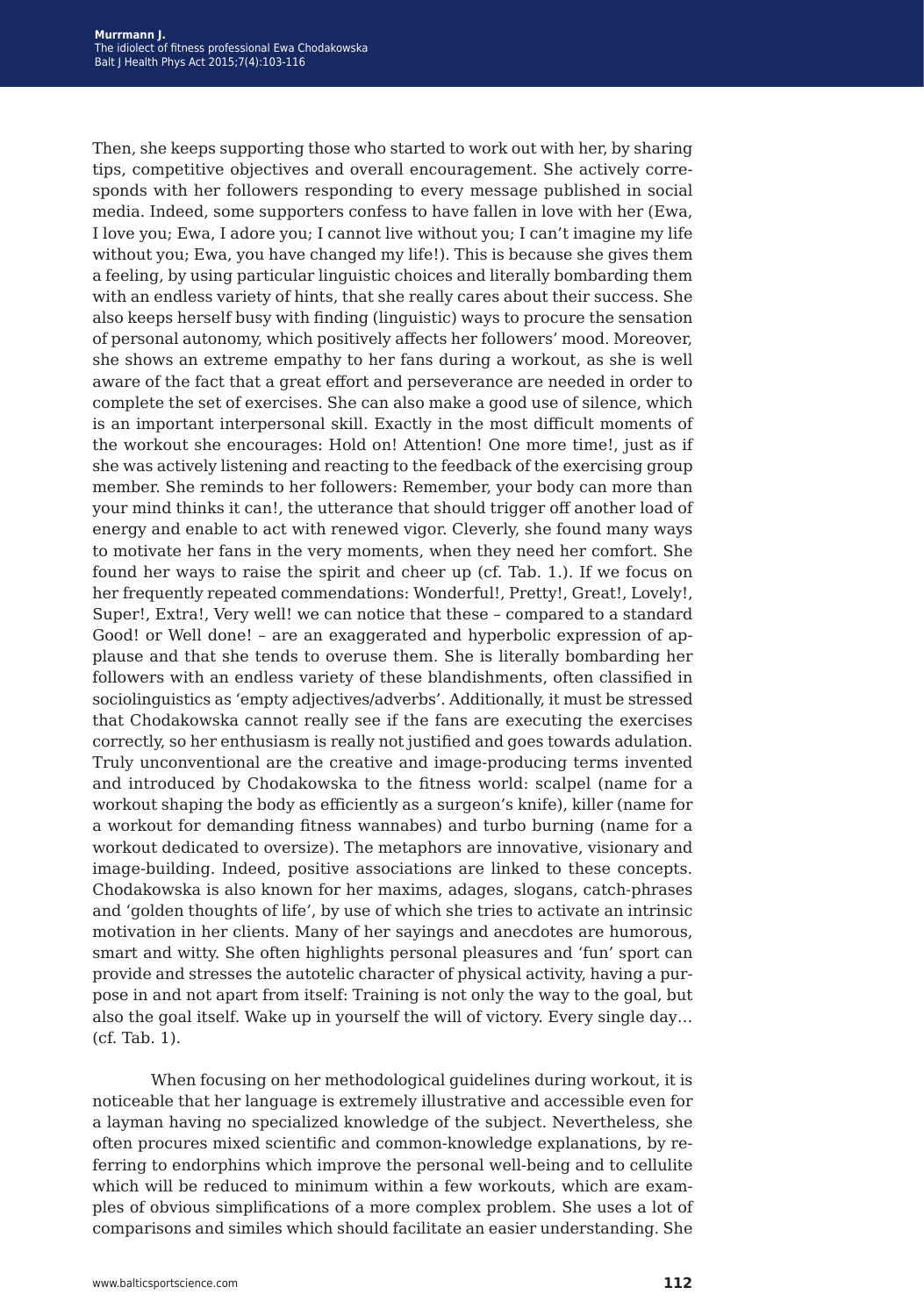frequently draws examples from a variety of contemporary media world by referring to famous characters. She often corrects the position or movements of the exercising individuals although she cannot really see them – this is to be seen as an intentional stratagem to evidence her personal involvement in a matter and her professionalism and experience resulting in the knowledge of typical mistakes that are frequently made. She frequently encourages to feel and listen to one's own body, by saying: Do it consciously!, Try to separate the muscles on which you are currently concentrated. Chodakowska mastered to the perfection the powerful combined cuing.

Another interesting feature of Chodakowska's idiolect is a frequent use of English expressions and particular, own-made, English-Polish mixed linguistic combinations. She likes to insert English fashionable terms wherever and whenever possible (cf. Tab. 1). The name of her fitness club in Warsaw is called: Be active! (originally in English).

As far as the body language is concerned, Chodakowska's whole body and mind constitute an evidence for her ideology. She is a real testimonial not just because of the fact that her body is perfectly shaped. A person with total fitness is illustrated as someone with an ability to cope with all obstacles. So is Chodakowska in her videos: she is also (apparently) tired, but she smiles and is extremely positive. She stresses the health benefits of physical activity and she can be perceived as credible in this regard. Last but not least, among the factors that consolidate her charisma, we can add her fashionable outfit (label clothing, following the trends, wearing the latest rage: a top with an inscription 'true love', originally in English). Without a doubt Chodakowska- 's presence within the fitness industry is not (or at least not so much) only a question of her verbal language, but of non-verbal communication, meaning body language due to the body aesthetics. The huge success of Chodakowska not only refers to her 'motivational speech' or 'sophisticated metaphors' in an oral sense. In the long run images of a dynamic, aggressive and offensive body speech influence the trainees as well.

Of course, Chodakowska's interpersonal skills and way of reaching the public are also criticized and she also gets 'hates' in terms of feedback on her Facebook profile. Some opponents impute the excessive use of manipulative strategies, a parareligious attitude and an almost sectarian ambiance.

## **discussion**

In the era of knowledge-based economy, an increasing importance of Internet social networks, demanding costumers feeling a pressure, fueled by media, on having a fit, tanned, healthy body and – last but not least – rapid changes in the sector of natural sciences, including medicine and health care, relations with a potential client in the market of fitness industry need to be rethought. Indeed, the role of communication in the fitness sector cannot be underestimated; on the contrary – it seems to be a key element to success in this field. Thus, effective communication is now more coveted than ever before. It must be emphasized that all professionals in the healthcare sector need to possess this indispensable social competence in order to promote health in an efficient way. This is exactly the idea and spirit of Chodakowska who seems to fully understand these changing circumstances and their consequences.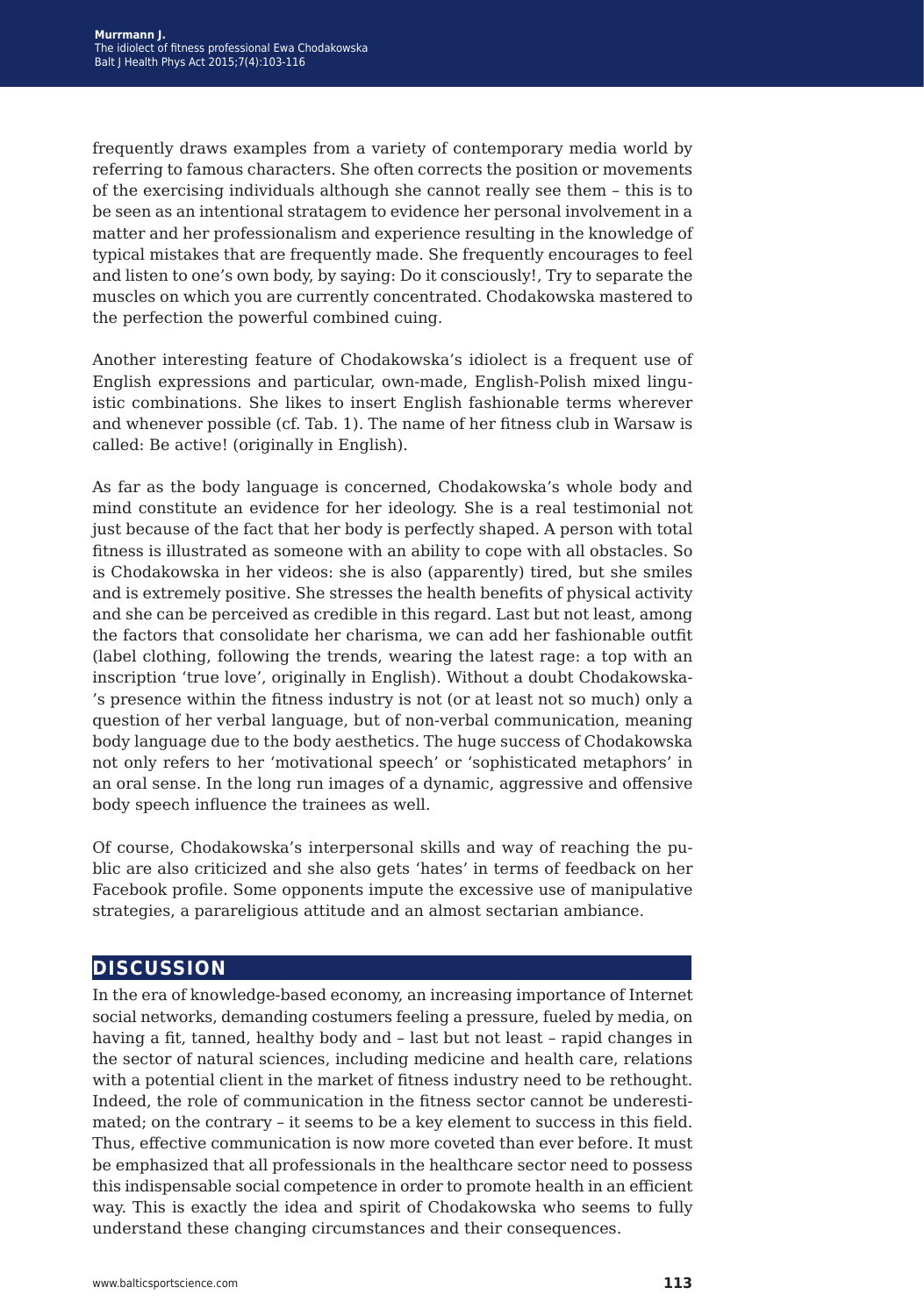Considering the changes happening in the physical activity marketplace and taking into account needs and limitations of both parties involved – demand and supply of services, it is worth reflecting what the future of the fitness sector is and, consequently, fitness trainers like Chodakowska. Will the atomization of individuals, meaning that everyone does the workout at one's own place, which erases all social functions, proceed? This is actually already happening now: a fitness enthusiast can exercise just by him or herself, thanks to a CD available with a newspaper. The only problematic aspect is that Chodakowska, or any other 'custodian', cannot really see the practitioners, and the transmission of information remains unidirectional. However, if we consider the increasing possibility of incorporating technological innovations and interactive platforms as Nintendo's WII technology into training, we can assume that the next step could be a connection of the two options: guided workout and interactive sensors enabling to control the movements and to get feedback. Anyway, no matter how the technology will develop, the role of a trainer will still be important for motivational reasons and this is the strength of Chodakowska's strategy. Thanks to her linguistic gimmicks and very direct, informal and personal style she succeeds in inviting the whole Polish society to participate in her workouts: her presence in the marketplace is noticeable and it can be even argued that Chodakowska is the Polish Fonda.

In order to fully assess the impact of Chodakowska's idiolect on her success within the fitness industry, which is obviously a multi-component and multidimensional concept, it would be necessary to project a study including both qualitative and quantitative methods, including interviews with fans, co-workers and herself. There have been no studies, to the author's knowledge, in the field. However, there are examples of studies showing a positive impact of immediate verbal communication on technique and velocity improvements performed by learners, in swimming training for instance [42], so it would be imaginable to carry out such an assessment also within a fitness workout. Furthermore, it should be remembered that there are several studies regarding the differences between men's and women's language [43, 44, 45, 46], which should also be taken into consideration when projecting a comparative analysis of both male and female instructors.

## **conclusions**

The objective of the paper was to analyze Ewa Chodakowska's idiolect in order to define the impact of her distinctive linguistic choices on the target group constituted mainly of females. Many characteristic features of her language could be identified and described. Chodakowska's particular style of interacting with fans, which cannot be easily categorized within the traditional leadership styles (authoritarian, democratic, laissez-faire, task-oriented and interpersonal leadership communication) originates both from a professiolect typical of all fitness instructors and her personal attitude to body movement and active lifestyle. As a result, a unique language mixture was created, including both verbal and non-verbal communication, which – considering Chodakowska's undoubted popularity on the Polish market in terms of social media presence – seems to be a key element and an integrated part of her strategy aiming at development of long-term customer loyalty. The main findings of the study include the following characteristics of Chodakowska's idiolect: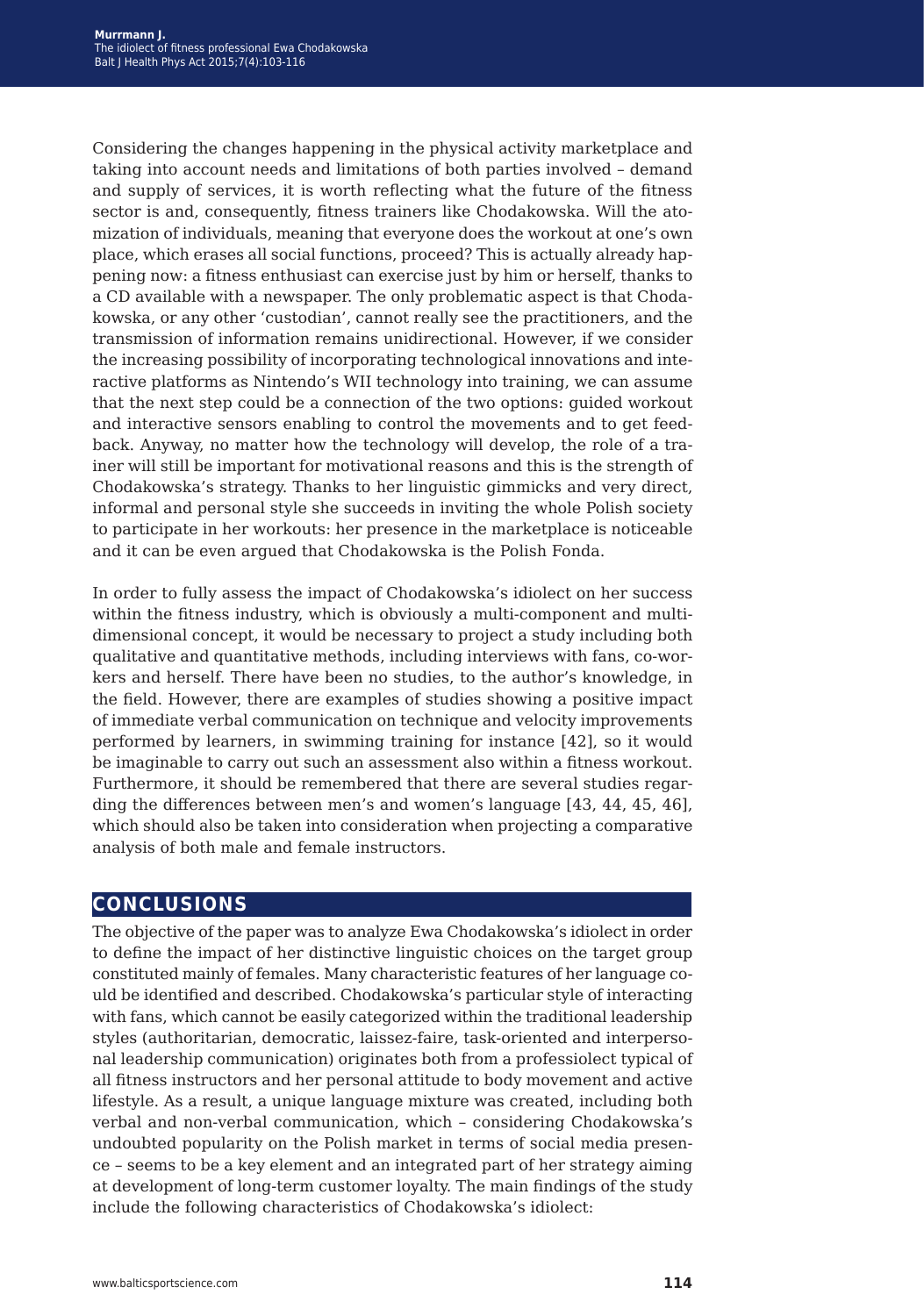- 1. Chodakowska has a very informal, direct and personal approach to her fans/followers/clients/patients.
- 2. By using a 'we'–form and addressing her female fans with funny and warm expressions as my ladies, my dearests, my sweethearts, babes, she builds a feeling of group solidarity and engages in long-term commitment.
- 3. An important part of her idiolect are her exaggerated commendations, hyperbolic expressions of applause, sophisticated maxims, adages and 'golden thoughts of life', by use of which she tries to activate an intrinsic motivation in her fans.
- 4. Her methodological explanations during workout are extremely illustrative and accessible even for a layman having no specialized knowledge of sports training.
- 5. Noteworthy are Chodakowska's creative and image-producing metaphors, among which are names of her most appreciated workouts: Scalpel and Killer.

As a matter of fact, her explicit message is that she cares about the progress of her female clients towards a perfect body and wellness. Furthermore, her idiolect induces a new quality into the discourse of healthism and promotion of physical activity. She enters the role of a 'life organizer', an 'energizer' and keeps those who work out motivated by sharing tips, competitive goals and overall encouragement. Her leadership is perfectly communication-based. Of course, the role of non-verbal communication cannot be underestimated either: the body aesthetics and her adequate body language certainly influence positively the trainees as well. Nevertheless, it can be argued that in fact her distinctive speech, rather than practical competence of fitness workout planning, is the main asset of the trainer of all Polish Women (the adopted nickname is also an important part of the whole strategy).

### **references**

- [1] Bauman Z. Postmodernity and its discontents. New York: New York University Press; 1997.
- [2] Giulianotti R. Sport. A critical sociology. Cambridge/Malden: Polity Press; 2005.
- [3] Chodakowska E, Lefteris K. Zmień swoje życie z Ewą Chodakowską [Change your life with Ewa Chodakowska]. Warszawa: Wydawnictwo K. E. Liber; 2013. Polish.
- [4] Chodakowska E, Lefteris K. Rok z Ewą Chodakowską. Twój dziennik fitness [A year with Ewa Chodakowska. Your fitness diary]. Warszawa: Wydawnictwo K. E. Liber; 2014. Polish.
- [5] Chodakowska E, Lefteris K. Przepis na sukces Ewy Chodakowskiej [A recipe for success by Ewa Chodakowska]. Warszawa: Wydawnictwo K. E. Liber; 2014. Polish.
- [6] Howley ET, Franks BD, editors. Health Fitness Instructor's Handbook. Champaign: Human Kinetics; 2003.
- [7] McArdle WD, Katch FI, Katch VL. Essentials of exercise physiology. Baltimore/Philadelphia: Lippincott Williams & Wilkins; 2006.
- [8] Plowman SA, Smith DL. Exercise Physiology for Health, Fitness, and Performance. Baltimore/Philadelphia: Lippincott Williams & Wilkins; 2008.
- [9] Vella M. Anatomy for Strength and Fitness Training for Women. London: New Holland Publishers; 2008.
- [10] Cooper KH, Cooper T. Start strong, finish strong: Prescriptions for a Lifetime of Great Health. New York, NY: Penguin Group; 2007.
- [11] Dyer S. Aerobics, as exercise. In: Duncan JD, editor, Sport in American Culture. From Ali to X-Games. Santa Barbara: ABC-Clio; 2004, 6-7.
- [12] Christopher M, Payne A, Ballantyne D. Relationship Marketing. Oxford: Butterworth-Heinemann; 1991.